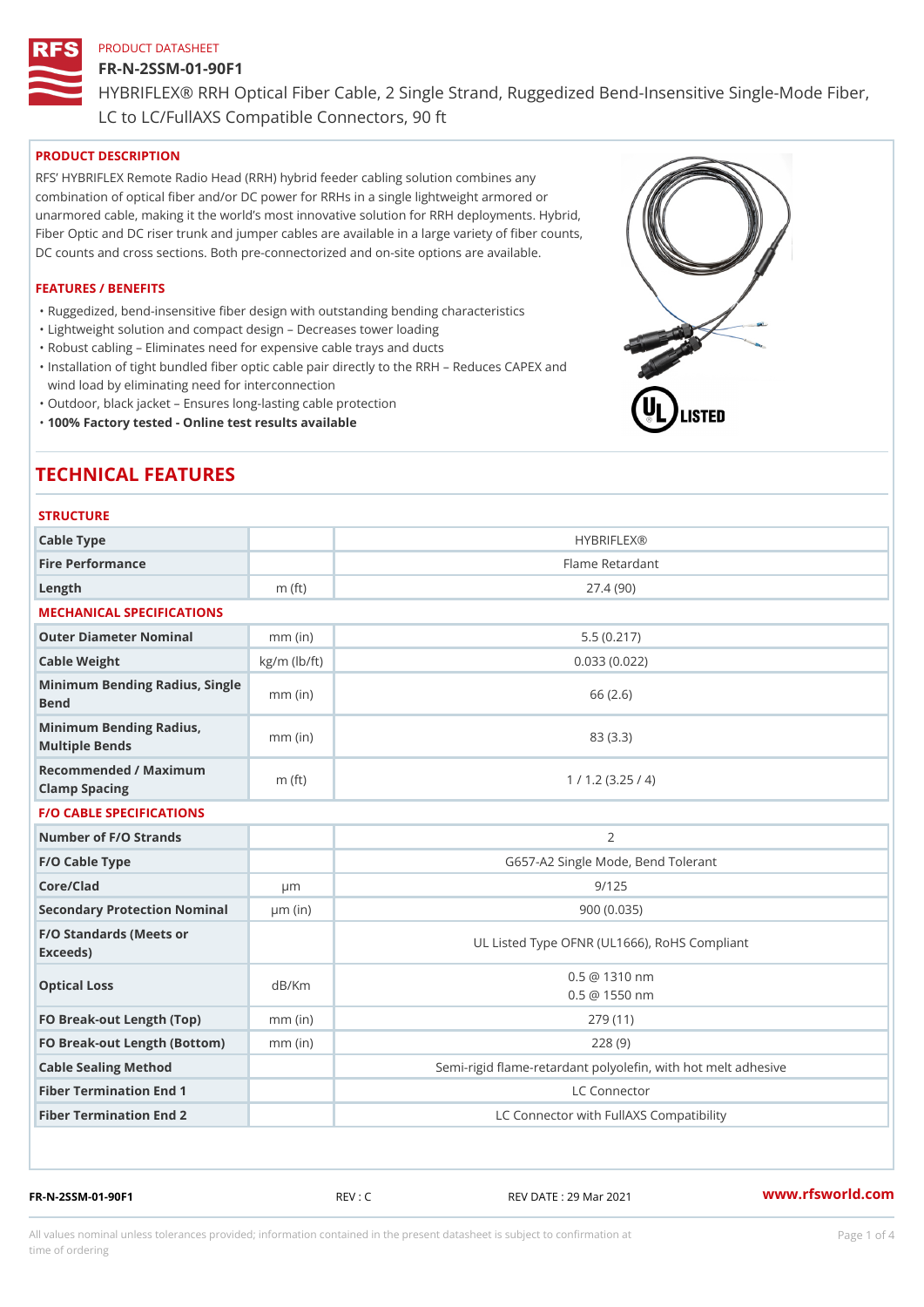## FR-N-2SSM-01-90F1

HYBRIFLEX® RRH Optical Fiber Cable, 2 Single Strand, Ruggedized Be LC to LC/FullAXS Compatible Connectors, 90 ft

| CABLE JACKET                                    |                             |                                             |  |  |  |
|-------------------------------------------------|-----------------------------|---------------------------------------------|--|--|--|
| UV-Protection Individual and<br>External Jacket |                             | Yes                                         |  |  |  |
| Jacket Material                                 |                             | Flame Retardant, Indoor/Outdoor, PVC, Black |  |  |  |
| TESTING AND ENVIRONMENTAL                       |                             |                                             |  |  |  |
| Storage Temperature                             | $^{\circ}$ C ( $^{\circ}$ F | $-40$ to $70$ ( $-40$ to $158$ )            |  |  |  |
| Operation Temperature                           | $^{\circ}$ C ( $^{\circ}$ F | $-40$ to 65 ( $-40$ to 149)                 |  |  |  |
| Installation Temperature                        | $^{\circ}$ C ( $^{\circ}$ F | $-20$ to 65 ( $-4$ to 149)                  |  |  |  |
| Jacket Specifications                           |                             | UL 1666                                     |  |  |  |

## EXTERNAL DOCUMENT LINKS

NOTES

Installation Guidelwinessad QuickShip 2.0 Program [Informa](http://www.rfsworld.com/images/hybriflex/quickship_program_2.pdf)tion: On-line Factory Te[s](https://www.rfsworld.com/pictures/userfiles/programs/AAST Latest Version.zip)teResults:

### ADDITIONAL ASSEMBLIES - 1 PAIR SM FIBERED DITIONAL ASSEMBLIES - 2 PAIR SM FIBER

| Length, ft | Model Number                   |
|------------|--------------------------------|
| 10         | FR-N-1SM-01-10F1               |
| 20         | FR-N-1SM-01-20F1               |
| 30         | $FR - N - 1$ S M - 01 - 30 F 1 |
| 40         | FR-N-1SM-01-40F1               |
| 50         | FR-N-1SM-01-50F1               |
| 60         | $FR - N - 1$ S M - 01 - 60 F 1 |
| 79         | $FR - N - 1$ S M - 01 - 70 F 1 |
| 80         | FR-N-1SM-01-80F1               |
| 90         | FR-N-1SM-01-90F1               |
| 100        | FR-N-1SM-01-100F1              |

| Length, ft | Model Number                  |
|------------|-------------------------------|
| 10         | $FR - N - 2 SM - 01 - 10 F1$  |
| 20         | $FR - N - 2 SM - 01 - 20 F1$  |
| 30         | $FR - N - 2 S M - 01 - 30 F1$ |
| 40         | $FR - N - 2 SM - 01 - 40 F1$  |
| 50         | $FR - N - 2 SM - 01 - 50 F1$  |
| 60         | $FR - N - 2 S M - 01 - 60 F1$ |
| 70         | FR-N-2SM-01-70F1              |
| 80         | $FR - N - 2 S M - 01 - 80 F1$ |
| 90         | FR-N-2SM-01-90F1              |
| 100        | $FR - N - 2 SM - 01 - 100 F1$ |

FR-N-2SSM-01-90F1 REV : C REV DATE : 29 Mar 2021 [www.](https://www.rfsworld.com)rfsworld.com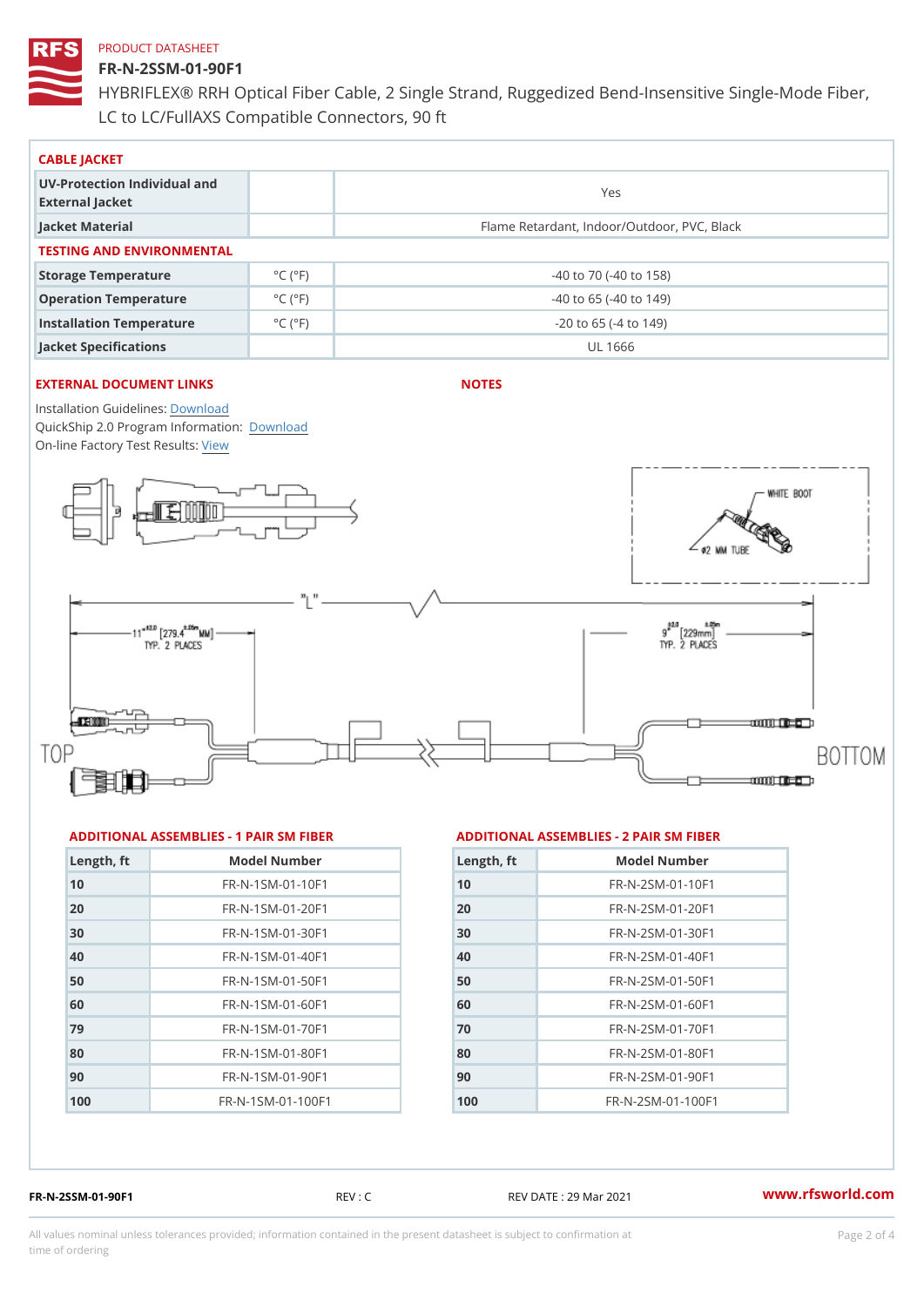## FR-N-2SSM-01-90F1

HYBRIFLEX® RRH Optical Fiber Cable, 2 Single Strand, Ruggedized Be LC to LC/FullAXS Compatible Connectors, 90 ft

ADDITIONAL ASSEMBLIES - 3 PAIR SM FIBERED DITIONAL ASSEMBLIES - 4 PAIR SM FIBER

| Length, ft | Model Number                   |
|------------|--------------------------------|
| 10         | $FR - N - 3 S M - 01 - 10 F1$  |
| 20         | FR-N-3SM-01-20F1               |
| 30         | FR-N-3SM-01-30F1               |
| 40         | $FR - N - 3 S M - 01 - 40 F1$  |
| 50         | FR-N-3SM-01-50F1               |
| 60         | $FR - N - 3 S M - 01 - 60 F1$  |
| 79         | $FR - N - 3 S M - 01 - 70 F1$  |
| 80         | $FR - N - 3 S M - 01 - 80 F1$  |
| 90         | FR-N-3SM-01-90F1               |
| 100        | $FR - N - 3 S M - 01 - 100 F1$ |

| Length, ft | Model Number                   |
|------------|--------------------------------|
| 10         | FR-N-4SM-01-10F1               |
| 20         | $FR - N - 4 SM - 01 - 20 F1$   |
| 30         | $FR - N - 4 S M - 01 - 30 F1$  |
| 40         | $FR - N - 4 SM - 01 - 40 F1$   |
| 50         | FR-N-4SM-01-50F1               |
| 60         | $FR - N - 4 SM - 01 - 60 F1$   |
| 70         | FR-N-4SM-01-70F1               |
| 80         | $FR - N - 4 S M - 01 - 80 F1$  |
| 90         | FR-N-4SM-01-90F1               |
| 100        | $FR - N - 4 S M - 01 - 100 F1$ |

#### ADDITIONAL ASSEMBLIES - 1 STRAND SM FABSDRTIONAL ASSEMBLIES - 2 STRAND SM FIBER

| Length, ft | Model Number                     | Length, ft | Model Number                |
|------------|----------------------------------|------------|-----------------------------|
| 10         | FR-N-1SSM-01-10F1                | 10         | FR-N-2SSM-01-10F1           |
| 20         | FR-N-1SSM-01-20F1                | 20         | FR-N-2SSM-01-20F1           |
| 30         | FR-N-1SSM-01-30F1                | 30         | FR-N-2SSM-01-30F1           |
| 40         | $FR - N - 1$ S S M - 01 - 40 F 1 | 40         | $FR - N - 2SSM - 01 - 40F1$ |
| 50         | $FR - N - 1$ S S M - 01 - 50 F 1 | 50         | $FR - N - 2SSM - 01 - 50F1$ |
| 60         | FR-N-1SSM-01-60F1                | 60         | $FR - N - 2SSM - 01 - 60F1$ |
| 70         | $FR - N - 1$ S S M - 01 - 70 F 1 | 70         | $FR - N - 2SSM - 01 - 70F1$ |
| 80         | FR-N-1SSM-01-80F1                | 80         | FR-N-2SSM-01-80F1           |
| 90         | FR-N-1SSM-01-90F1                | 90         | $FR - N - 2SSM - 01 - 90F1$ |
| 100        | FR-N-1SSM-01-100F1               | 100        | FR-N-2SSM-01-100F1          |
|            |                                  |            |                             |

#### ADDITIONAL ASSEMBLIES - 3 STRAND SM FABSDRTIONAL ASSEMBLIES - 4 STRAND SM FIBER

| Length, ft | Model Number                    |
|------------|---------------------------------|
| 10         | $FR - N - 3 S S M - 01 - 10 F1$ |
| 20         | FR-N-3SSM-01-20F1               |
| 30         | FR-N-3SSM-01-30F1               |
| 40         | $FR - N - 3 S S M - 01 - 40 F1$ |
| 50         | $FR - N - 3 S S M - 01 - 50 F1$ |
| 60         | FR-N-3SSM-01-60F1               |
| 70         | FR-N-3SSM-01-70F1               |
| 80         | $FR - N - 3 S S M - 01 - 80 F1$ |
| 90         | FR-N-3SSM-01-90F1               |
| 100        | FR-N-3SSM-01-100F1              |

| Length, ft | Model Number                     |
|------------|----------------------------------|
| 10         | $FR - N - 4$ S S M - 01 - 10 F 1 |
| 20         | FR-N-4SSM-01-20F1                |
| 30         | $FR - N - 4$ S S M - 01 - 30 F 1 |
| 40         | $FR - N - 4 S S M - 01 - 40 F1$  |
| 50         | FR-N-4SSM-01-50F1                |
| 60         | FR-N-4SSM-01-60F1                |
| 70         | $FR - N - 4$ S S M - 01 - 70 F 1 |
| 80         | $FR - N - 4$ S S M - 01 - 80 F 1 |
| 90         | $FR - N - 4$ S S M - 01 - 90 F 1 |
| 100        | FR-N-4SSM-01-100F1               |

FR-N-2SSM-01-90F1 REV : C REV DATE : 29 Mar 2021 [www.](https://www.rfsworld.com)rfsworld.com

All values nominal unless tolerances provided; information contained in the present datasheet is subject to Pcapgeling that i time of ordering